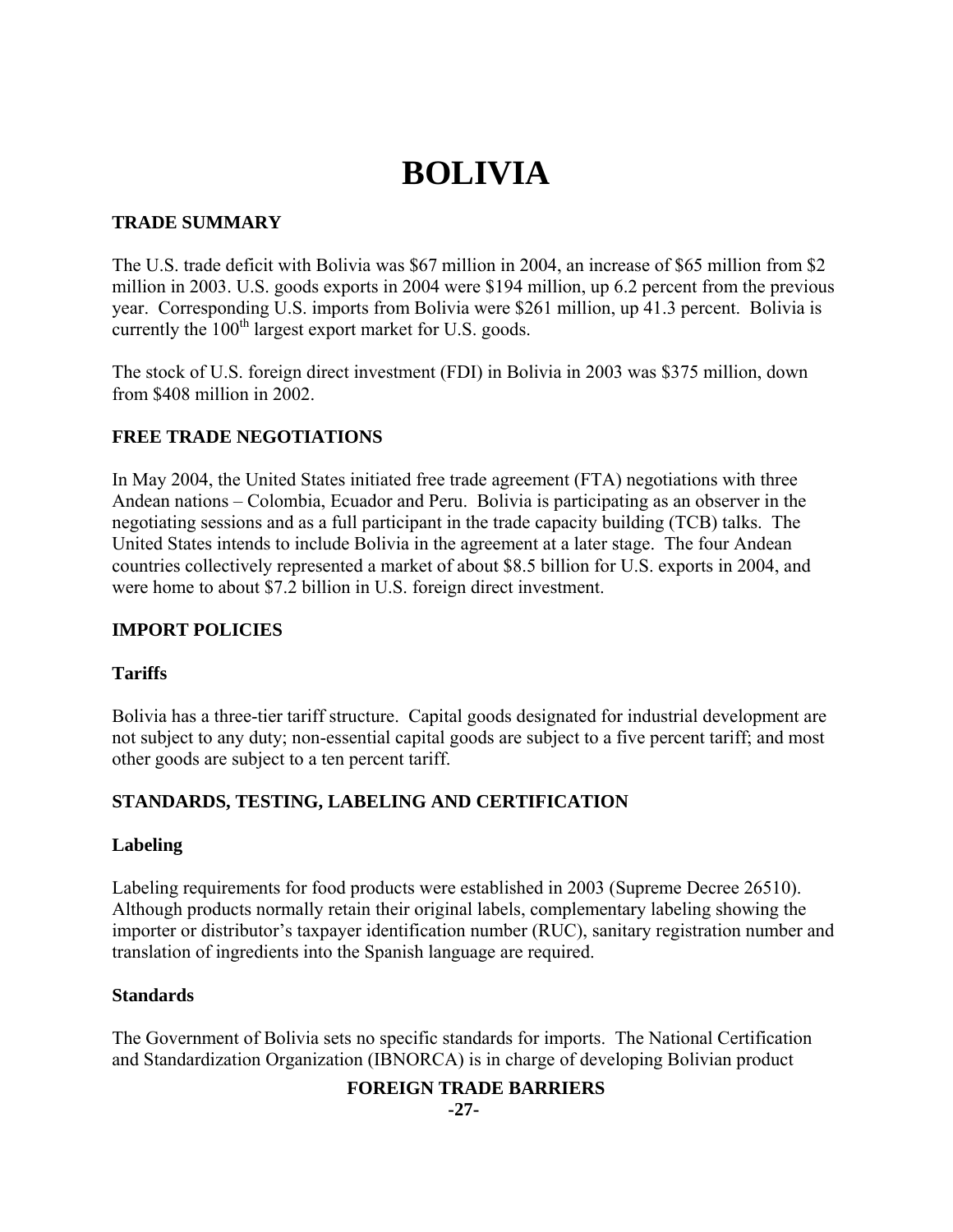standards. In the near future, products for use in the oil and gas industry will have to comply with certain standard requirements.

# **GOVERNMENT PROCUREMENT**

Since 1999, the control of the most significant entities once owned by the Bolivian Government has been in private (mostly foreign) hands. Government expenditures, however, still account for a significant portion of Bolivia's GDP. The central government, regional governments (at the state and municipal levels) and other government agencies remain important buyers of machinery, equipment and materials, as well as of other products and services.

In an effort to provide incentives for local production, the government changed its purchasing rules in March 2004 (Supreme Decree 27328, dated 31 January 2004). Government purchases (except insurance contracts) under \$20,000 (U.S.) may be done through direct invitation and price comparison (minimum three quotes). The Government of Bolivia is legally required to call for tenders when purchases are above \$20,000 and under \$1,000,000. Importers of foreign products can only participate in these procurements if locally manufactured products and service providers are not available or a contract is not awarded. For proposed purchases of \$1,000,000 to \$1,875,000, local bids must be sought. Importers of foreign products face restrictions similar to those for procurements under \$1,000,000. The government can call for international bids only for purchases over \$1,875,000 and under \$5,000,000. Suppliers submitting bids for purchases over \$5,000,000 must comply with specified prerequisites, which are established in the bidding documents for each purchase.

## **INTELLECTUAL PROPERTY RIGHTS (IPR) PROTECTION**

Bolivia belongs to the World Trade Organization (WTO), the World Intellectual Property Organization (WIPO) and is a signatory of the Paris Convention for the Protection of Industrial Property, the Berne Convention for the Protection of Literary and Artistic Works, and the Geneva Phonograms Convention. Bolivia is on the U.S. Trade Representative's Special 301 Watch List. In 1999, the Bolivian government established the National Intellectual Property Rights Service (SENAPI) to administer IPR issues. In 2003, USAID began supporting the institutional development of SENAPI as a regulatory agency. As of December 2004, that process was not yet complete.

Bolivia's existing legislation governing protection of IPR is insufficient, and enforcement efforts have been sporadic and largely ineffective. Piracy rates of videos, sound recordings and software remain among the highest in Latin America. The International Intellectual Property Alliance (IIPA) estimates that piracy levels in Bolivia have reached 100 percent for motion pictures and 90 percent for recorded music. The 1992 Copyright Law recognizes copyright infringement as a public offense, and in May 2001 the new Bolivian Criminal Procedures Code began to provide for the criminal prosecution of IPR violations. In 2003, Bolivia had its first

#### **FOREIGN TRADE BARRIERS -28-**